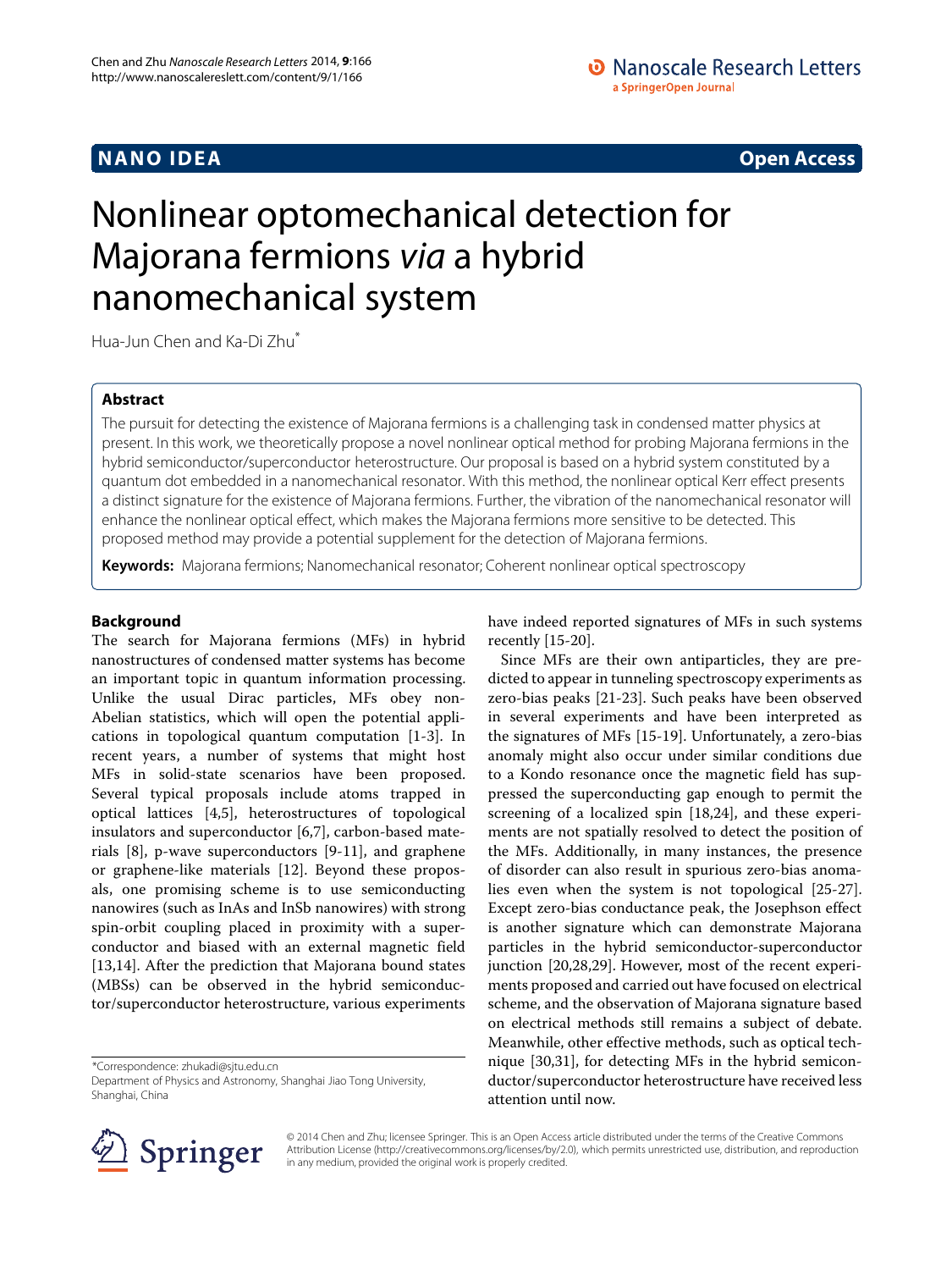In recent years, nanostructures such as quantum dots (QDs) and nanomechanical resonators (NRs) have been obtained significant progress in modern nanoscience and nanotechnology. QD, as a simple stationary atom with well optical property [\[32\]](#page-5-25), lays the foundation for numerous possible applications [\[33\]](#page-5-26). On the other hand, NRs are applied to ultrasensitive detection of mechanical signal [\[34\]](#page-5-27), mass [\[35](#page-5-28)[,36\]](#page-5-29), mechanical displacements [\[37\]](#page-5-30), and spin [\[38\]](#page-5-31) due to their high natural frequencies and large quality factors [\[39\]](#page-5-32). Further, the hybrid system where a QD is coupled to the NR also attracts much interest [\[40](#page-5-33)[-42\]](#page-5-34). Based on the advantages of QD or NR, several groups propose a scheme for detecting MFs *via* the QD [\[43-](#page-5-35)[48\]](#page-6-0) or the NR [\[49\]](#page-6-1) coupled to the nearby MFs. Here, we will propose an optical scheme to detect the existence of MFs in such a hybrid semiconductor/superconductor heterostructure *via* a hybrid QD-NR system.

In the present article, we consider a scheme closed to that of the recent experiment by Mourik et al. [\[15\]](#page-5-12). Compared with zero-bias peaks and the Josephson effect, we adopt an optical pump-probe technique to detect MFs. The nonlinear optical Kerr effect, as a distinct signature for demonstrating the existence of MFs in the hybrid semiconductor/superconductor heterostructure, is the main result of this work. Further, in our system (see Figure [1\)](#page-1-0), the NR as a phononic cavity will enhance the nonlinear optical effect significantly, which makes MFs more sensitive to be detected.

## **Model and theory**

Figure [1](#page-1-0) presents the schematic setup that will be studied in this work. An InSb semiconductor nanowire with spin-orbit coupling in an external aligned parallel magnetic field **B** is placed on the surface of a bulk s-wave superconductor (SC). A MF pair is expected to locate at the ends of nanowire. To detect MFs, we employ a hybrid system in which an InAs semiconductor QD is embedded in a GaAs NR. By applying a strong pump laser and a weak probe laser to the QD simultaneously, one could probe the MFs *via* optical pump-probe technique [\[30](#page-5-23)[,31\]](#page-5-24).

Benefitting from recent progress in nanotechnology, the quantum nature of a mechanical resonator can be revealed and manipulated in the hybrid system where a single QD is coupled to a NR [\[40](#page-5-33)[-42\]](#page-5-34). In such a hybrid system, the QD is modeled as a two-level system consisting of the ground state  $|g\rangle$  and the single exciton state  $|ex\rangle$ at low temperatures [\[50](#page-6-2)[,51\]](#page-6-3). The Hamiltonian of the QD can be described as  $H_{\text{QD}} = \hbar \omega_{\text{QD}} S^z$  with the exciton frequency  $\omega_{\text{OD}}$ , where  $S^z$  is the pseudospin operator. In a structure of the NR where the thickness of the beam is much smaller than its width, the lowest-energy resonance corresponds to the fundamental flexural mode that will constitute the resonator mode [\[40\]](#page-5-33). We use a Hamiltonian of quantum harmonic oscillator  $H_m = \hbar \omega_m b^+ b$  with the frequency  $\omega_m$  and the annihilation operator *b* of the resonator mode to describe the eigenmode. Since the flexion induces extensions and compressions in the structure [\[52\]](#page-6-4), this longitudinal strain will modify the energy of the electronic states of QD through deformation potential coupling. Then the coupling between the resonator mode and the QD is described by  $\hbar \omega_m \eta S^z(b^+ + b)$ , where  $\eta$  is the coupling strength between the resonator mode and QD [\[40\]](#page-5-33). Therefore, the Hamiltonian of the hybrid QD-NR  $\sinh B_{\text{QD-NR}} = \hbar \omega_{\text{QD}} S^z + \hbar \omega_m b^+ b + \hbar \omega_m \eta S^z (b^+ + b).$ 

<span id="page-1-0"></span>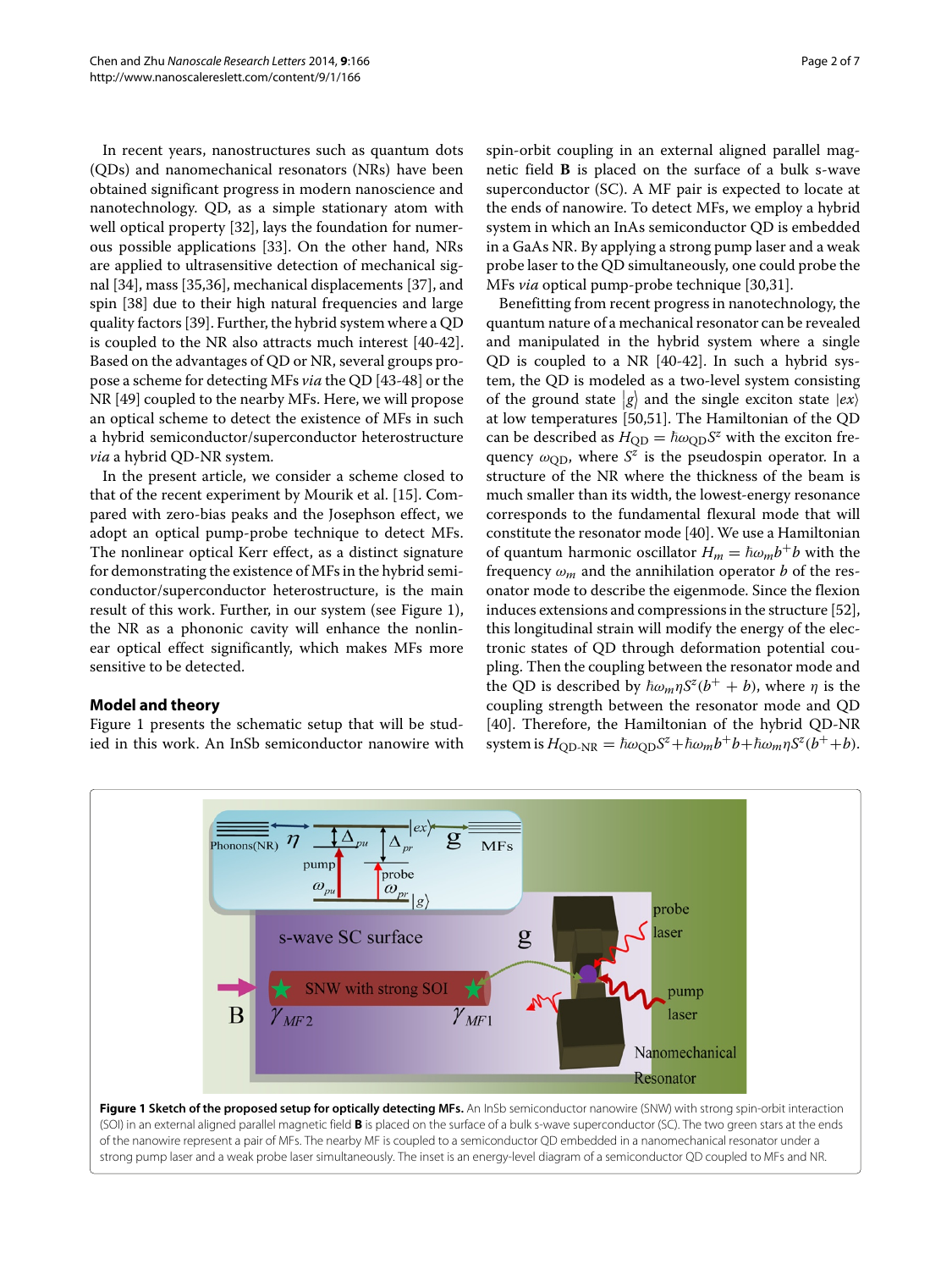Since several experiments [\[15-](#page-5-12)[20\]](#page-5-13) have reported the distinct signatures of MFs in the hybrid semiconductor/superconductor heterostructure *via* electrical methods, we assure that the MFs may exist in these hybrid systems under some appropriate conditions. Based on these experimental results, in the present article, we will try to demonstrate the MFs by using nonlinear optical method. As each MF is its own antiparticle, one can introduce a MF operator  $\gamma_{\text{MF}}$  such that  $\gamma_{\text{MF}}^{\dagger} = \gamma_{\text{MF}}$  and  $\gamma_{\text{MF}}^2 =$ 1 to describe MFs. Supposing the  $\overline{Q}D$  couples to  $\gamma_{\text{MF1}}$ , the Hamiltonian of the hybrid system [\[43-](#page-5-35)[46\]](#page-5-36) is  $H_{\text{MF}} =$  $i\hbar\omega_{\rm MF}\gamma_{\rm MF1}\gamma_{\rm MF2}/2 + i\hbar g(S^- - S^{\dot +})\gamma_{\rm MF1}$ , where  $S^{\pm}$  are the pseudospin operators. To detect the existence of MFs, it is helpful to switch from the Majorana representation to the regular fermion one *via* the exact transformation *γ*<sub>MF1</sub> =  $f_M^+$  +  $f_M$  and  $γ_{MF2}$  =  $i(f_M^+$  –  $f_M$ ).  $f_M$  and  $f_M^+$  are the fermion annihilation and creation operators obeying the anti-commutative relation  $\{f_M, f_M^+\} = 1$ . Accordingly, in the rotating wave approximation [\[53\]](#page-6-5),  $H_M$  can be rewrit $t_{\text{R}} = \hbar \omega_{\text{MF}} (f_M^+ f_M - 1/2) + i \hbar g (S^- f_M^+ - S^+ f_M),$ where the first term gives the energy of MF at frequency  $ω_{MF}$ , and  $\hbar ω_{MF} = \epsilon_{MF} \sim e^{-l/\xi}$  with the wire length (*l*) and the superconducting coherent length  $(\xi)$ . This term is small and can approach zero as the wire length is large enough. The second term describes the coupling between the right MF and the QD with coupling strength *g*, where the coupling strength depends on the distance between the hybrid QD-NR system and the hybrid semiconductor/superconductor heterostructure. Compared with electrical detection scheme which the QD is coupled to MF *via* the tunneling, here in our optical scheme, the exciton-MF coupling is mainly due to the dipole-dipole interaction. Since in current experiments the distance between QD and MF can be adjusted to locate the distance by about several tens of nanometers. In this case, the tunneling between the QD and MF can be neglected. It should be also noted that the term of non-conservation for energy, i.e.  $i\hbar g(S^-f_M - S^+f_M^+)$ , is generally neglected. We have made the numerical calculations (not shown in the following figures) and shown that the effect of this term is too small to be considered in our theoretical treatment, especially for calculating the nonlinear optical properties of the QD.

The optical pump-probe technology includes a strong pump laser and a weak probe laser [\[54\]](#page-6-6), which provides an effective way to investigate the light-matter interaction. Based on the optical pump-probe scheme, the linear and nolinear optical effects can be observed *via* the probe absorption spectrum. Xu et al. [\[30\]](#page-5-23) have obtained coherent optical spectroscopy of a strongly driven quantum dot without a nanomechanical resonator. Recently, this optical pump-probe scheme has also been demonstrated experimentally in a cavity optomechanical system [\[31\]](#page-5-24). In terms of this scheme, we apply a strong pump laser and a weak probe laser to the QD embedded in the NR simultaneously. The Hamiltonian of the QD coupled to the pump laser and probe laser is given by [\[54\]](#page-6-6)  $H_{OD-L}$  = −  $\mu E_{\text{pu}}(S^+e^{-i\omega_{\text{pu}}t} + S^-e^{i\omega_{\text{pu}}t}) - \mu E_{\text{pr}}(S^+e^{-i\omega_{\text{pr}}t} + S^-e^{i\omega_{\text{pr}}t}),$ where  $\mu$  is the dipole moment of the exciton,  $\omega_{\text{pu}}$  ( $\omega_{\text{pr}}$ ) is the frequency of the pump (probe) laser, and *E*pu (*E*pr) is the slowly varying envelope of the pump (probe) laser. Therefore, one can obtain the total Hamiltonian of the hybrid system as  $H = H_{\text{QD-NR}} + H_{\text{MBS}} + H_{\text{QD-L}}$ .

According to the Heisenberg equation of motion and introducing the corresponding damping and noise terms, in a rotating frame at the pump laser frequency  $\omega_{\text{pu}}$ , we derive the quantum Langevin equations of the coupled system as follows:

<span id="page-2-0"></span>
$$
\dot{S}^{z} = -\Gamma_{1}\left(S^{z} + \frac{1}{2}\right) + i\Omega_{\text{pu}}\left(S^{+} - S^{-}\right) - g\left(S^{-}f_{M}^{+} + S^{+}f_{M}\right) \n+ \frac{i\mu E_{\text{pr}}}{\hbar}\left(S^{+}e^{-i\delta t} - S^{-}e^{i\delta t}\right),
$$
\n(1)

$$
\dot{S}^- = -[i(\Delta_{\text{pu}} + \omega_m \eta N) + \Gamma_2] S^- - \frac{2i\mu E_{\text{pr}}}{\hbar} e^{-i\delta t} S^z
$$
  
+ 2(gf<sub>M</sub> - i\Omega\_{\text{pu}})S^z + \hat{F}\_{\text{in}}(t), (2)

$$
\dot{f}_M = -(i\Delta_{\rm MF} + \kappa_{\rm MF}/2)f_M + gS^- + \hat{\xi}_{\rm MF}(t),
$$
 (3)

<span id="page-2-1"></span>
$$
\ddot{N} + \gamma_m \dot{N} + \omega_m^2 N = -2\omega_m^2 \eta S^z + \hat{\xi}(t),\tag{4}
$$

where  $N = b^{+} + b$ .  $\Gamma_1$  ( $\Gamma_2$ ) is the exciton relaxation rate (dephasing rate),  $\kappa_{MF}$  ( $\gamma_m$ ) is the decay rate of the MF (nanomechanical resonator).  $\Delta_{\text{pu}} = \omega_{\text{QD}} - \omega_{\text{pu}}$  is the detuning of the exciton frequency and the pump frequency,  $\Omega_{\rm pu} = \mu E_{\rm pu}/\hbar$  is the Rabi frequency of the pump field, and  $\delta = \omega_{\text{pr}} - \omega_{\text{pu}}$  is the probe-pump detuning.  $\Delta_{\text{MF}} = \omega_{\text{MF}} - \omega_{\text{pu}}$  is the detuning of the MF frequency and the pump frequency.  $\hat{F}_{in}(t)$  is the  $\delta$ -correlated Langevin noise operator, which has zero mean  $\left\langle \hat{F}_\text{in}(t) \right\rangle \ = \ 0$  and  $\langle \hat{F}_{\rm in}(t)\hat{F}_{\rm in}^{\dag}(t')\rangle=\delta(t-t') .$ The resonator mode is affected by a Brownian stochastic force with zero mean value, and  $\xi(t)$  has the correlation function  $\left\langle \hat{\xi}^+(t)\hat{\xi}(t') \right\rangle = \frac{\gamma_m}{\omega_m}$  $\int \frac{d\omega}{2\pi} \omega e^{-i\omega(t-t')}$  [ 1 + coth(  $\frac{\hbar \omega}{2\kappa_B T}$ )], where  $k_B$  and *T* are the Boltzmann constant and the temperature of the reservoir, respectively. MFs have the same correlation relation as the resonator mode. Actually, we have neglected the regular fermions (i.e. normal electrons) in the nanowire that interact with the QD in the above discussion. To describe the interac-

tion between the normal electrons and the QD, we use the tight-binding Hamiltonian of the whole wire as [\[55](#page-6-7)[,56\]](#page-6-8)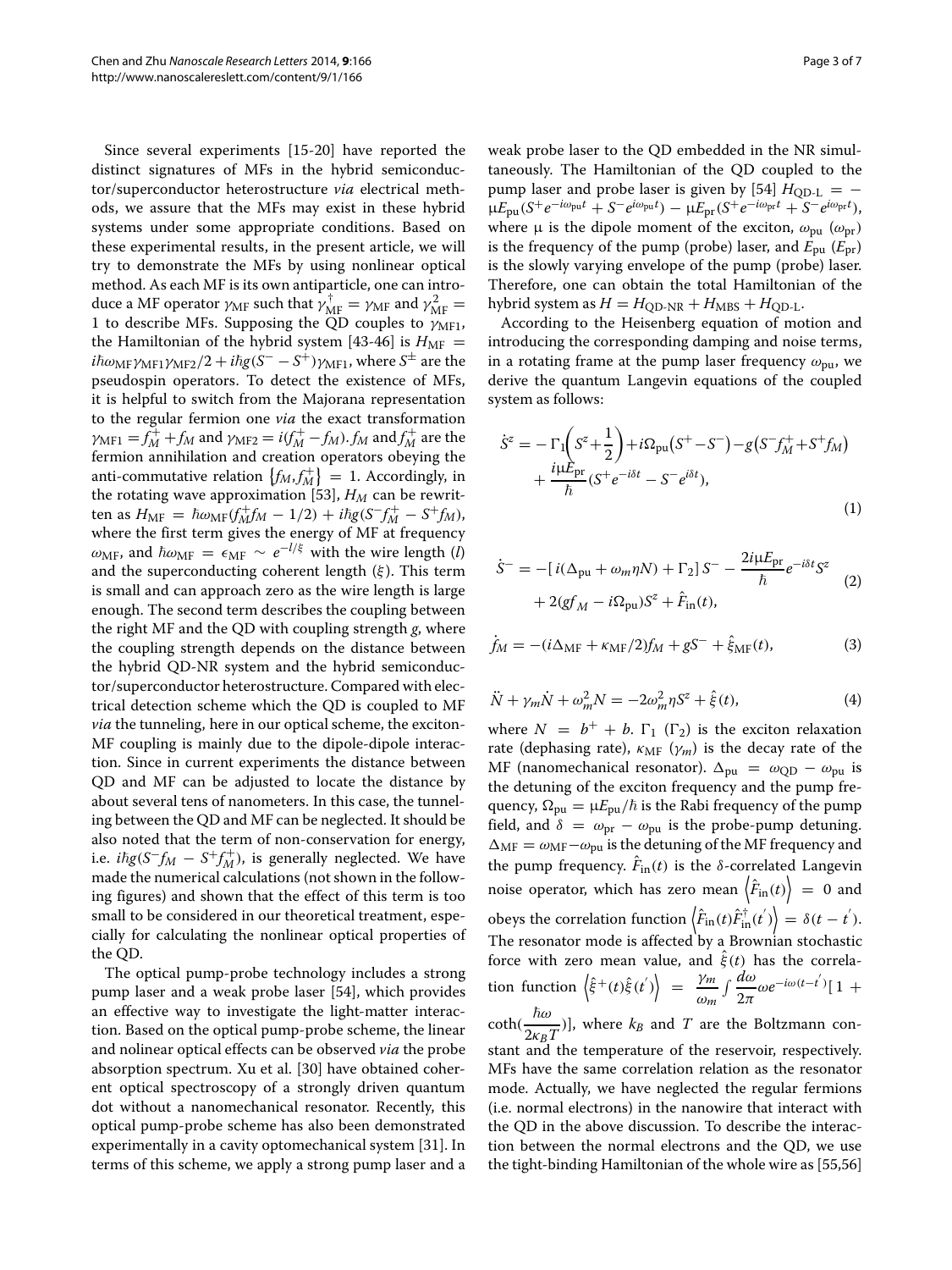$$
H_{\text{QD-e}} = \hbar \omega_{\text{QD}} S^z + \hbar \sum_k \omega_k c_k^+ c_k + \hbar \zeta \sum_k (c_k^+ S^- + S^+ c_k),
$$
  
where  $c_k$  and  $c_k^{\dagger}$  are the regular fermion annihilation

 $\alpha$   $c_k$  are  $\alpha$ *<sup>k</sup>* are the regular fermion annihilation and creation operators with energy  $\omega_k$  and momentum  $\hbar k$  obeying the anti-commutative relation  $\left\{c_k, c_k^\dagger\right\}$  $\begin{bmatrix} \dot{x} \\ k \end{bmatrix} = 1$ and  $\zeta$  is the coupling strength between the normal electrons and QD (here, for simplicity, we have neglected the *k*-dependence of  $\zeta$  as in [\[57\]](#page-6-9)).

To go beyond weak coupling, the Heisenberg operator can be rewritten as the sum of its steady-state mean value and a small fluctuation with zero mean value:  $S^z =$  $S_0^z + \delta S^z$ ,  $S^- = S_0^- + \delta S^-$ ,  $f_M = f_{M0} + \delta f_M$  and  $N = N_0 +$ δ*N*. Since the driving fields are weak, but classical coherent fields, we will identify all operators with their expectation values, and drop the quantum and thermal noise terms [\[31\]](#page-5-24). Simultaneously, inserting these operators into the Langevin equations (Equations [1](#page-2-0) to [4\)](#page-2-1) and neglecting the nonlinear term, we can obtain two equation sets about the steady-state mean value and the small fluctuation. The steady-state equation set consisting of  $f_{M0}$ ,  $N_0$ and *S*<sup> $\overline{0}$  is related to the population inversion ( $w_0 = 2S_0^z$ )</sup> of the exciton which is determined by  $\Gamma_1(w_0+1)[(\Delta_{\text{MF}}^2+\kappa_{\text{MF}}^2/4)(\Delta_{\text{pu}}^2+\Gamma_2^2+\omega_m^2\eta^4w_0^2-2\omega_m\Delta_{\text{pu}}\eta^2w_0)+g^2w_0^2(g^2 2\omega_m\Delta_{\text{MF}}\eta^2 + 2\Delta_{\text{pu}}\Delta_{\text{MF}} - \Gamma_2\kappa_{\text{MF}}\right] + 4\Omega_{\text{pu}}^2w_0\Gamma_2(\Delta_{\text{MF}}^2 +$  $\kappa_{\text{MF}}^2/4$  = 0. For the equation set of small fluctuation, we make the ansatz  $[54] \langle \delta S^z \rangle = S^z_+ e^{-i\delta t} + S^z_- e^{i\delta t}$  $[54] \langle \delta S^z \rangle = S^z_+ e^{-i\delta t} + S^z_- e^{i\delta t}$  $\langle \delta S^{-} \rangle = S_{+}e^{-i\delta t} + S_{-}e^{i\delta t}$ ,  $\langle \delta f_{M} \rangle = f_{M+}e^{-i\delta t} + f_{M-}e^{i\delta t}$ , and  $\langle \delta N \rangle = N_+ e^{-i\delta t} + N_- e^{i\delta t}$ . Solving the equation set and working to the lowest order in *E*pr but to all orders in *E*pu, we can obtain the nonlinear optical susceptibility as  $χ_{\text{eff}}^{(3)}(ω_{\text{pr}}) = μS_{-}(ω_{\text{pr}})/(3E_{\text{pu}}^2E_{\text{pr}}) = Σ_3χ^{(3)}(ω_{\text{pr}})$ , where  $\Sigma_3 = \mu^4/(3\hbar^3 \Gamma_2^3)$  and  $\chi^{(3)}(\omega_{\text{pr}})$  is given by

$$
\chi^{(3)}(\omega_{\text{pr}}) = \frac{(d_2^* + h_4 d_1^*) d_3 h_6 - i w_0 d_3 h_4}{(h_4 h_5 d_3 d_1^* - d_4 d_2^*) \Omega_{\text{pu}}^2} \Gamma_2^3,\tag{5}
$$

where  $b_1 = g/[i(\Delta_{\text{MF}} - \delta) + \kappa_{\text{MF}}/2], b_2 = g/[i(\Delta_{\text{MF}} + \delta)]$  $δ) + κ_{MF}/2$ ,  $b_3 = 2ω_m^2η/(\delta^2 + iδγ_m - ω_m^2)$ ,  $h_4 =$  $[(i\Omega_{\text{pu}} - gf_{M0}) - gS_0^{-}b_1^*]/(\Gamma_1 + i\delta), h_5 = -[(i\Omega_{\text{pu}} +$  $g f_{M0}^*$ ) +  $g S_0^{-*} b_2$ ] /( $\Gamma_1 + i \delta$ ),  $h_6 = i S_0^-/(\Gamma_1 + i \delta)$ ,  $d_1 =$  $2(gf_{M0} - i\Omega_{\text{pu}}) - i\omega_m \eta S_0^- b_3, d_2 = i(\Delta_{\text{pu}} - \delta + \omega_m \eta N_0) +$  $\Gamma_2 - gb_1w_0 - d_1h_2, d_3 = 2(gf_{M0} - i\Omega_{\text{pu}}) - i\omega_m\eta S_0^{-}b_3^{*}$  $d_4 = i(\Delta_{\text{pu}} + \delta + \omega_m \eta N_0) + \Gamma_2 - gb_2 w_0 - d_3 h_5$  (where *O*∗ indicates the conjugate of *O*). The quantum Langevin equations of the normal electrons coupled to the QD have the same form as MFs; therefore, we omit its derivation and only give the numerical results in the following.

## **Numerical results and discussions**

For illustration of the numerical results, we choose the realistic hybrid systems of the coupled QD-NR system [\[40\]](#page-5-33) and the hybrid semiconductor/superconductor heterostructure [\[15](#page-5-12)[-17,](#page-5-37)[20\]](#page-5-13). For an InAs QD in the coupled QD-NR system, the exciton relaxation rate  $\Gamma_1 = 0.3$ GHz, the exciton dephasing rate  $\Gamma_2 = 0.15$  GHz. The physical parameters of GaAs nanomechanical resonator are  $(\omega_m, m, Q) = (1.2 \text{ GHz}, 5.3 \times 10^{-15} \text{ g}, 3 \times 10^4)$ , where *m* and *Q* are the effective mass and quality factor of the NR, respectively. The decay rate of the NR is  $\gamma_m =$  $\omega_m/Q = 4 \times 10^{-5}$  GHz. The coupling strength between quantum dot and nanomechanical resonator is  $\eta = 0.06$ . For MFs in the the hybrid semiconductor/superconductor heterostructure, there are no experimental values for the lifetime of the MFs and the coupling strength between the exciton and MFs in the recent literature. However, according to a few experimental reports [\[15-](#page-5-12)[17\]](#page-5-37), it is reasonable to assume that the lifetime of the MFs is  $\kappa_{\text{MF}} =$ 0.1 MHz. Since the coupling strength between the QD and nearby MFs is dependent on their distance, we also expect the coupling strength  $g = 0.03$  GHz *via* adjusting the distance between the QD-NR hybrid structure and the nanowire.

Firstly, we consider the case that there is no coupling between the QD and NR  $(\eta = 0)$ , i.e. only a single QD is coupled to the nanowire. Figure [2](#page-3-0) plots the optical Kerr coefficient  $Re(\chi^{(3)})$  as a function of the probe detuning  $\Delta_{\text{pr}}$ . In Figure [2,](#page-3-0) the blue curve indicates the nonlinear optical spectrum without the QD-MF coupling, and the red one shows the result with the QD-MF coupling  $g = 0.03$  GHz. It is obvious that when the MFs are presented at the ends of the nanowire, the two sharp sideband peaks will appear in the optical Kerr spectrum

<span id="page-3-0"></span> $0.3$ 

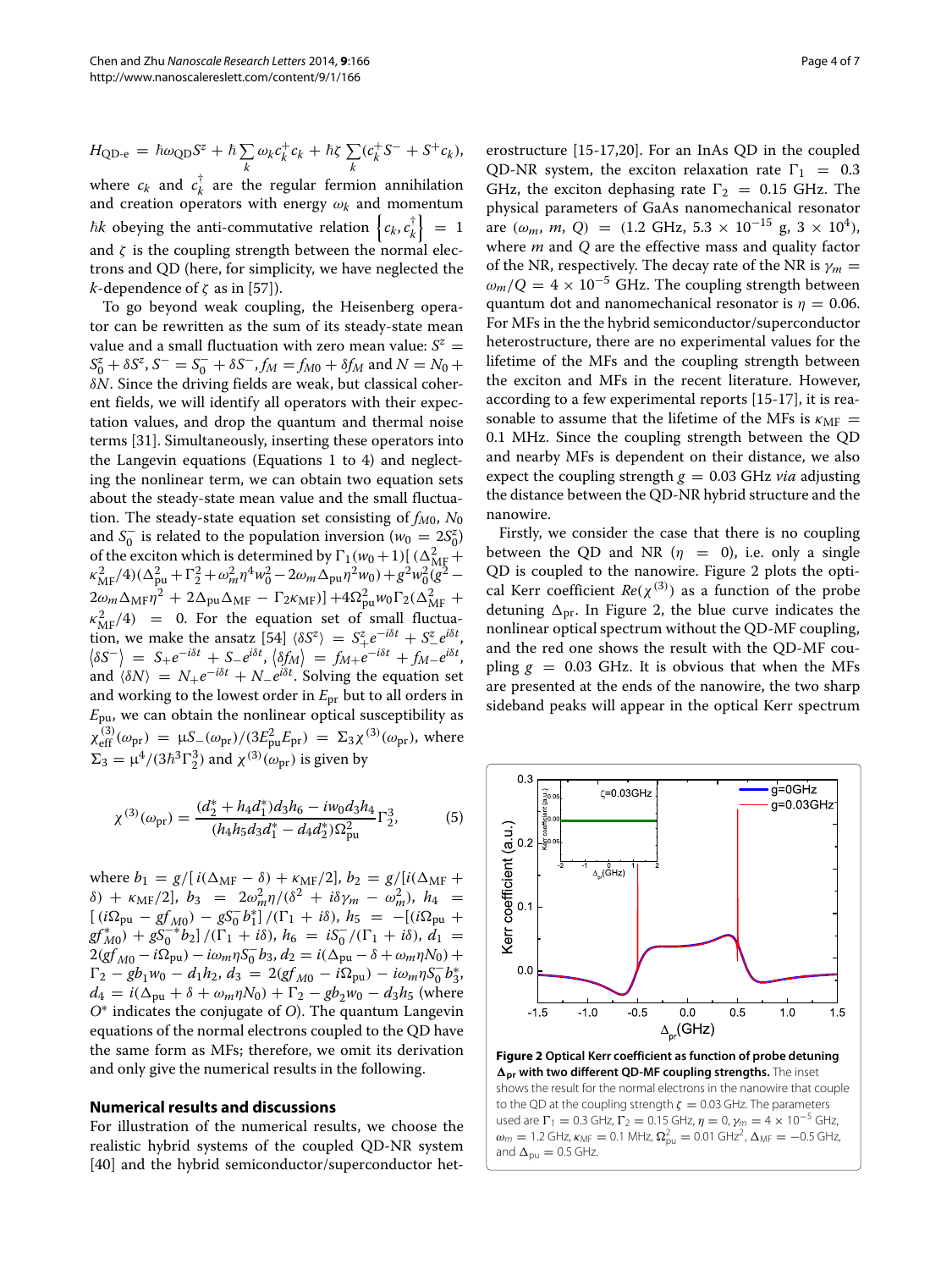

<span id="page-4-0"></span>of the QD. The physical origin of this result is due to the QD-MF coherent interaction, which makes the resonant enhancement of the optical Kerr effect in the QD. This result also implies that the sharp peaks in the nonlinear optical spectrum may be the signature of MFs at the ends of the nanowire. Because there also includes normal electrons in the nanowire, in order to determine whether or not this signature (i.e. the sharp peaks) is the true MFs, we plot the inset of Figure [2,](#page-3-0) which uses the tight binding Hamiltonian to describe the normal electrons. In the figure, the parameters of normal electrons are chosen the same as MFs so that we can compare with the case of MFs. From the figure, we can observe that there is no sharp peak and only a nearly zero line in the spectrum (see the green line in the inset). This result demonstrates that the coupling between the QD and the

<span id="page-4-1"></span>

normal electrons in the nanowire can be neglected in our theoretical treatment. In this case, one may utilize the optical Kerr effect in QD to detect the existence of MFs provided that the QD is close enough to the ends of the nanowire.

Secondly, we turn on the coupling to the NR ( $\eta \neq 0$ ) and then plot the optical Kerr coefficient as a function of probe detuning  $\Delta_{\text{pr}}$  for  $\eta = 0.06$  as shown in Figure [3.](#page-4-0) Taking the coupling between the QD and NR into consideration, the other two sharp peaks located at  $\pm \omega_m$  will also appear. The red and blue curves correspond to the optical Kerr coefficient with and without the QD-MF coupling, respectively. Without the QD-MF coupling, the two sharp peaks locate at the resonator frequency of nanomechanical resonator induced by its vibration, i.e. two peaks are at  $\Delta_{\text{pr}} = \pm 1.2$  GHz as shown in Figure [3.](#page-4-0) The physical origin of this result is due to mechanically induced coherent population oscillation (MICPO), which makes quantum interference between the resonator and the beat of the two optical fields *via* the QD when the probe-pump detuning is equal to the resonator frequency [\[58\]](#page-6-10). Turning on the QD-MF coupling, in addition to two sharp peaks located at  $\pm 1.2$  GHz, the other two sideband peaks induced by the QD-MF coupling appear at  $\Delta_{\text{pr}} = \pm 0.5$  GHz simultaneously.

To illustrate the advantage of the NR in our system, we adjust the detuning  $\Delta_{\text{MF}} = -0.5$  GHz to  $\Delta_{\text{MF}} = -1.2$  GHz, in this case, the location of the two sideband peaks induced by the QD-MF coupling coincides with the two sharp peaks induced by the vibration of NR, so the NR is resonant with the coupled QD-MF system and makes the coherent interaction of QD-MF more strong. Figure [4](#page-4-1) gives the result of the optical Kerr coefficient as a function of probe detuning with or without the QD-NR coupling for the QD-MF coupling  $g = 0.03$ GHz. The blue and red curves correspond to  $\eta = 0$  and  $\eta = 0.06$ , respectively. It is obvious that the role of NR is to narrow and to increase the optical Kerr effect. In this case, the NR as a phonon cavity will enhance the sensitivity for detecting MFs.

### **Conclusion**

We have proposed a nonlinear optical method to detect the existence of Majorana fermions in semiconductor nanowire/superconductor hybrid structure *via* a single quantum dot coupled to a nanomechanical resonator. The optical Kerr effect may provide another supplement for detecting Majorana fermions. Due to the nanomechanical resonator, the nonlinear optical effect becomes much more significant and then enhances the detectable sensitivity of Majorana fermions. Finally, we hope that our proposed scheme can be realized experimentally in the future.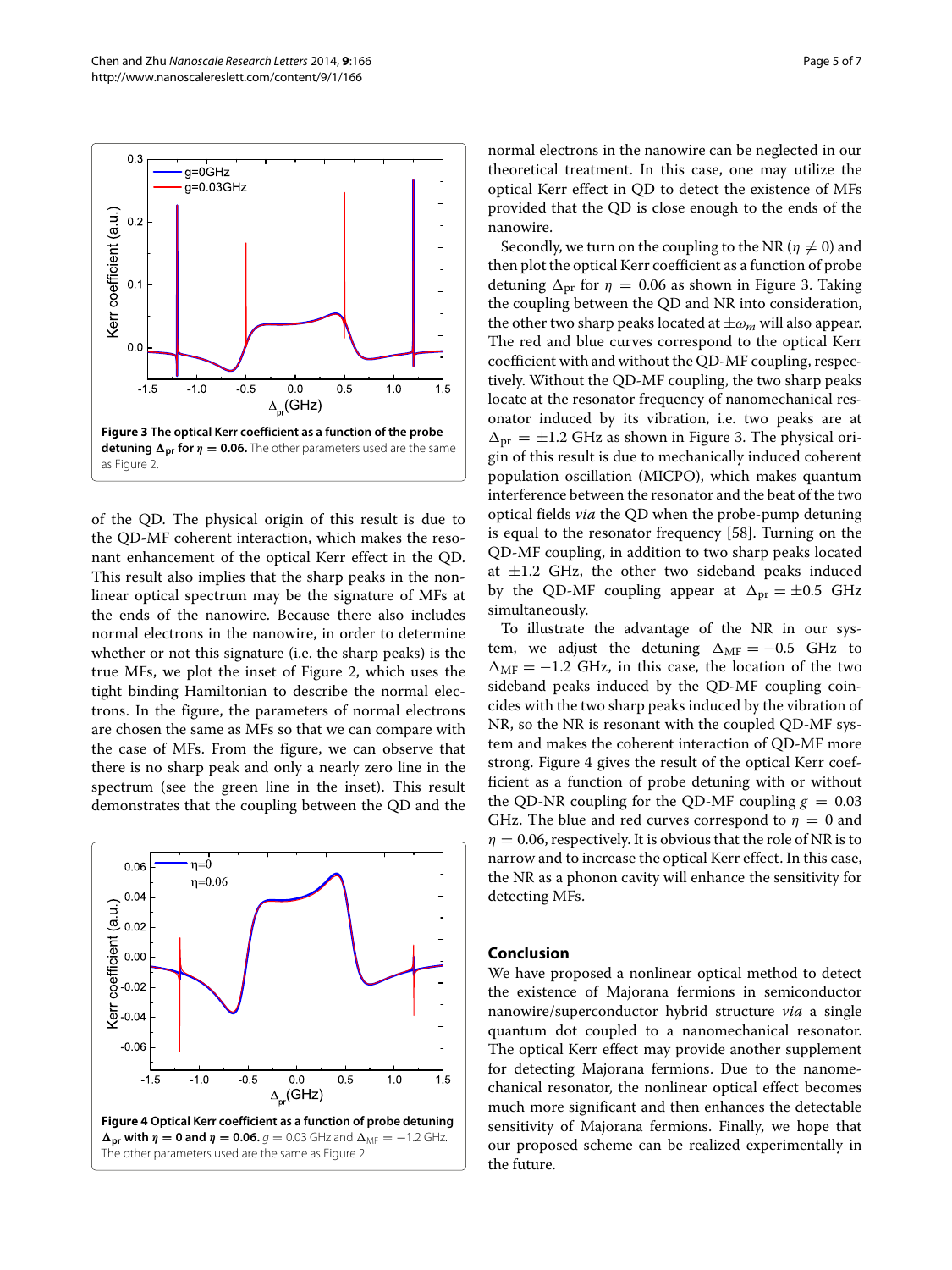#### **Competing interests**

The authors declare that they have no competing interests.

#### **Authors' contributions**

HJC finished the main work of this paper, including deducing the formulas, plotting the figures, and drafting the manuscript. KDZ conceived of the idea, participated in the discussion, and provided some useful suggestion. Both authors are involved in revising the manuscript. Both authors read and approved the final manuscript.

#### **Acknowledgements**

The authors gratefully acknowledge support from the National Natural Science Foundation of China (No. 10974133 and No. 11274230).

#### Received: 8 January 2014 Accepted: 29 March 2014 Published: 5 April 2014

#### **References**

- <span id="page-5-0"></span>1. Nayak C, Simon SH, Stern A, Freedman M, Das SS: **Non-Abelian anyons and topological quantum computation.** *Rev Mod Phys* 2008, **80:**1083.
- 2. Beenakker CWJ: **Search for Majorana fermions in superconductors.** *Annu Rev Condens Matter Phys* 2013, **4:**113.
- <span id="page-5-1"></span>3. Stanescu TD, Tewari S: **Majorana fermions in semiconductor nanowires: fundamentals, modeling, and experiment.** *J Phys Condens Matter* 2013, **25:**233201.
- <span id="page-5-2"></span>4. Diehl S, Rico E, Baranov MA, Zoller P: **Topology by dissipation in atomic quantum wires.** *Nat Phys* 2011, **7:**971.
- <span id="page-5-3"></span>5. Jiang L, Kitagawa T, Alicea J, Akhmerov AR, Pekker D, Refael G, Cirac JI, Demler E, Lukin MD, Zoller P: **Majorana fermions in equilibrium and in driven cold-atom quantum wires.** *Phys Rev Lett* 2011, **106:**220402.
- <span id="page-5-4"></span>6. Fu L, Kane CL: **Superconducting proximity effect and Majorana fermions at the surface of a topological insulator.** *Phys Rev Lett* 2008, **100:**096407.
- <span id="page-5-5"></span>7. Tanaka Y, Yokoyama T, Nagaosa N: **Manipulation of the Majorana fermion, Andreev reflection, and Josephson current on topological insulators.** *Phys Rev Lett* 2009, **103:**107002.
- <span id="page-5-6"></span>8. Klinovaja J, Gangadharaiah S, Loss D: **Electric-field-induced Majorana Fermions in Armchair Carbon Nanotubes.** *Phys Rev Lett* 2012, **108:**196804.
- <span id="page-5-7"></span>Read N, Green D: Paired states of fermions in two dimensions with **breaking of parity and time-reversal symmetries and the fractional quantum Hall effect.** *Phys Rev B* 2000, **61:**10267.
- 10. Potter AC, Lee PA: **Majorana end states in multiband microstructures with Rashba spin-orbit coupling.** *Phys Rev B* 2011, **83:**094525.
- <span id="page-5-8"></span>11. Wong CLM, Liu J, Law KT, Lee PA: **Majorana flat bands and unidirectional Majorana edge states in gapless topological superconductors.** *Phys Rev B* 2013, **88:**060504(R).
- <span id="page-5-9"></span>12. Chamon C, Hou C-Y, Mudry C, Ryu S, Santos L: **Masses and Majorana fermions in graphene.** *Phys. Scr* 2012, **T146:**014013.
- <span id="page-5-10"></span>13. Lutchyn RM, Sau JD, Das SS: **Majorana fermions and a topological phase transition in semiconductor-superconductor heterostructures.** *Phys Rev Lett* 2010, **105:**077001.
- <span id="page-5-11"></span>14. Oreg Y, Refael G, von Oppen F: **Helical liquids and Majorana bound states in quantum wires.** *Phys Rev Lett* 2010, **105:**177002.
- <span id="page-5-12"></span>15. Mourik V, Zuo K, Frolov SM, Plissard SR, Bakkers EPAM, Kouwenhoven LP: **Signatures of Majorana fermions in hybrid superconductorsemiconductor nanowire devices.** *Science* 2012, **336:**1003.
- 16. Deng MT, Yu CL, Huang GY, Larsson M, Caroff P, Xu HQ: **Anomalous zero-bias conductance peak in a Nb-InSb Nanowire-Nb hybrid device.** *Nano Lett* 2012, **12:**6414.
- <span id="page-5-37"></span>17. Das A, Ronen Y, Most Y, Oreg Y, Heiblum M, Shtrikman H: **Zero-bias peaks and splitting in an Al-InAs nanowire topological superconductor as a signature of Majorana fermions.** *Nat Phys* 2012, **8:**887.
- <span id="page-5-17"></span>18. Lee EJH, Jiang X, Aguado R, Katsaros G, Lieber CM, De FS: **Zero-bias anomaly in a nanowire quantum dot coupled to superconductors.** *Phys Rev Lett* 2012, **109:**186802.
- <span id="page-5-16"></span>19. Churchill HOH, Fatemi V, Grove-Rasmussen K, Deng MT, Caroff P, Xu HQ, Marcus CM: **Superconductor-nanowire devices from tunneling to the multichannel regime: zero-bias oscillations and magnetoconductance crossover.** *Phys Rev B* 2013, **87:**241401.
- <span id="page-5-13"></span>20. Rokhinson LP, Liu XY, Furdyna JK: The fractional a. c. Josephson effect **in a semiconductor-superconductor nanowire as a signature of Majorana particles.** *Nat Phys* 2012, **8:**795.
- <span id="page-5-14"></span>21. Law KT, Lee PA, Ng TK: **Majorana fermion induced resonant Andreev reflection.** *Phys Rev Lett* 2009, **103:**237001.
- 22. Flensberg K: **Tunneling characteristics of a chain of Majorana bound states.** *Phys Rev B* 2010, **82:**180516.
- <span id="page-5-15"></span>23. Wimmer M, Akhmerov AR, Dahlhaus JP, Beenakker CWJ: **Quantum point contact as a probe of a topological superconductor.** *New J Phys* 2011, **13:**053016.
- <span id="page-5-18"></span>24. Finck ADK, Van Harlingen DJ, Mohseni PK, Jung K, Li X: **Anomalous modulation of a zero-bias peak in a hybrid Nanowiresuperconductor device.** *Phys Rev Lett* 2013, **110:**126406.
- <span id="page-5-19"></span>25. Liu J, Potter AC, Law KT, Lee PA: **Zero-bias peaks in the tunneling conductance of spin-orbit-coupled superconducting wires with and without Majorana end-states.** *Phys Rev Lett* 2012, **109:**267002.
- 26. Pikulin DI, Dahlhaus JP, Wimmer M, Schomerus H, Beenakker CWJ: **A zero-voltage conductance peak from weak antilocalization in a Majorana nanowire.** *New J Phys* 2012, **14:**125011.
- <span id="page-5-20"></span>27. Bagrets D, Altland A, Class D: **Spectral peak in Majorana quantum wires.** *Phys Rev Lett* 2012, **109:**227005.
- <span id="page-5-21"></span>28. Williams JR, Bestwick AJ, Gallagher P, Hong SS, Cui Y, Bleich AS, Analytis JG, Fisher IR, Goldhaber-Gordon D: **Unconventional Josephson effect in hybrid superconductor-topological insulator devices.** *Phys Rev Lett* 2012, **109:**056803.
- <span id="page-5-22"></span>29. Pekker D, Hou C-Y, Manucharyan VE, Demler E: **Proposal for coherent coupling of Majorana zero modes and superconducting Qubits using the 4**π **Josephson effect.** *Phys Rev Lett* 2013, **111:**107007.
- <span id="page-5-23"></span>Xu X, Sun B, Berman PR, Steel DG, Bracker AS, Gammon D, Sham LJ: **Coherent optical spectroscopy of a strongly driven quantum dot.** *Science* 2007, **317:**929.
- <span id="page-5-24"></span>31. Weis S, Rivière R, Deleglise S, Gavartin E, Arcizet O, Schliesser A, Kippenberg TJ: **Optomechanically induced transparency.** *Science* 2010, **330:**1520.
- <span id="page-5-25"></span>32. Jundt G, Robledo L, Högele A, Fält S, Imamoglu A: Observation of **dressed Excitonic states in a single quantum dot.** *Phys Rev Lett* 2008, **100:**177401.
- <span id="page-5-26"></span>33. Urbaszek B, Marie X, Amand T, Krebs O, Voisin P, Maletinsky P, Högele A, Imamoğlu A: Nuclear spin physics in quantum dots: an optical **investigation.** *Rev Mod Phys* 2013, **85:**79.
- <span id="page-5-27"></span>34. Lassagne B, Tarakanov Y, Kinaret J, Garcia-Sanchez D, Bachtold A: **Coupling mechanics to charge transport in carbon nanotube mechanical resonators.** *Science* 2009, **325:**1107.
- <span id="page-5-28"></span>35. Tamayo J, Kosaka PM, Ruz JJ, Paulo AS, Calleja M: **Biosensors based on nanomechanical systems.** *Chem Soc Rev* 2013, **42:**1287.
- <span id="page-5-29"></span>36. Li JJ, Zhu KD: **All-optical mass sensing with coupled mechanical resonator systems.** *Phys Rep* 2013, **525:**223.
- <span id="page-5-30"></span>37. LaHaye MD, Buu O, Camarota B, Schwab KC: **Approaching the quantum limit of a nanomechanical resonator.** *Science* 2004, **304:**74.
- <span id="page-5-31"></span>38. Rugar D, Budakian R, Mamin HJ, Chui BW: **Single spin detection by magnetic resonance force microscopy.** *Nature* 2004, **430:**329.
- <span id="page-5-32"></span>39. Poot M, van der Zant HSJ: **Mechanical Systems in the Quantum Regime.** *Phys Rep* 2013, **511:**273.
- <span id="page-5-33"></span>40. Wilson-Rae I, Zoller P, Imamoglu A: Laser cooling of a nanomechanical **resonator mode to its quantum ground state.** *Phys Rev Lett* 2004, **92:**075507.
- 41. Bennett SD, Cockins L, Miyahara Y, Grütter P, Clerk AA: **Strong electromechanical coupling of an atomic force microscope cantilever to a quantum dot.** *Phys Rev Lett* 2010, **104:**017203.
- <span id="page-5-34"></span>42. Yeo I, de Assis P-L, Gloppe A, Dupont-Ferrier E, Verlot P, Malik NS, Dupuy E, Claudon J, Gérard J-M, Auffèves A, Nogues G, Seidelin S, Poizat J-Ph, Arcizet O, Richard M: **Strain-mediated coupling in a quantum dot-mechanical oscillator hybrid system.** *Nat Nanotech* 2014, **9:**106.
- <span id="page-5-35"></span>43. Liu DE, Baranger HU: **Detecting a Majorana-fermion zero mode using a quantum dot.** *Phys Rev B* 2011, **84:**201308(R).
- 44. Flensberg K: **Non-Abelian operations on Majorana fermions via single-charge control.** *Phys Rev Lett* 2011, **106:**090503.
- 45. Leijnse M, Flensberg K: **Scheme to measure Majorana fermion lifetimes using a quantum dot.** *Phys Rev B* 2011, **84:**140501(R).
- <span id="page-5-36"></span>46. Pientka F, Kells G, Romito A, Brouwer PW, von Oppen F: **Enhanced zero-bias Majorana peak in the differential tunneling conductance**